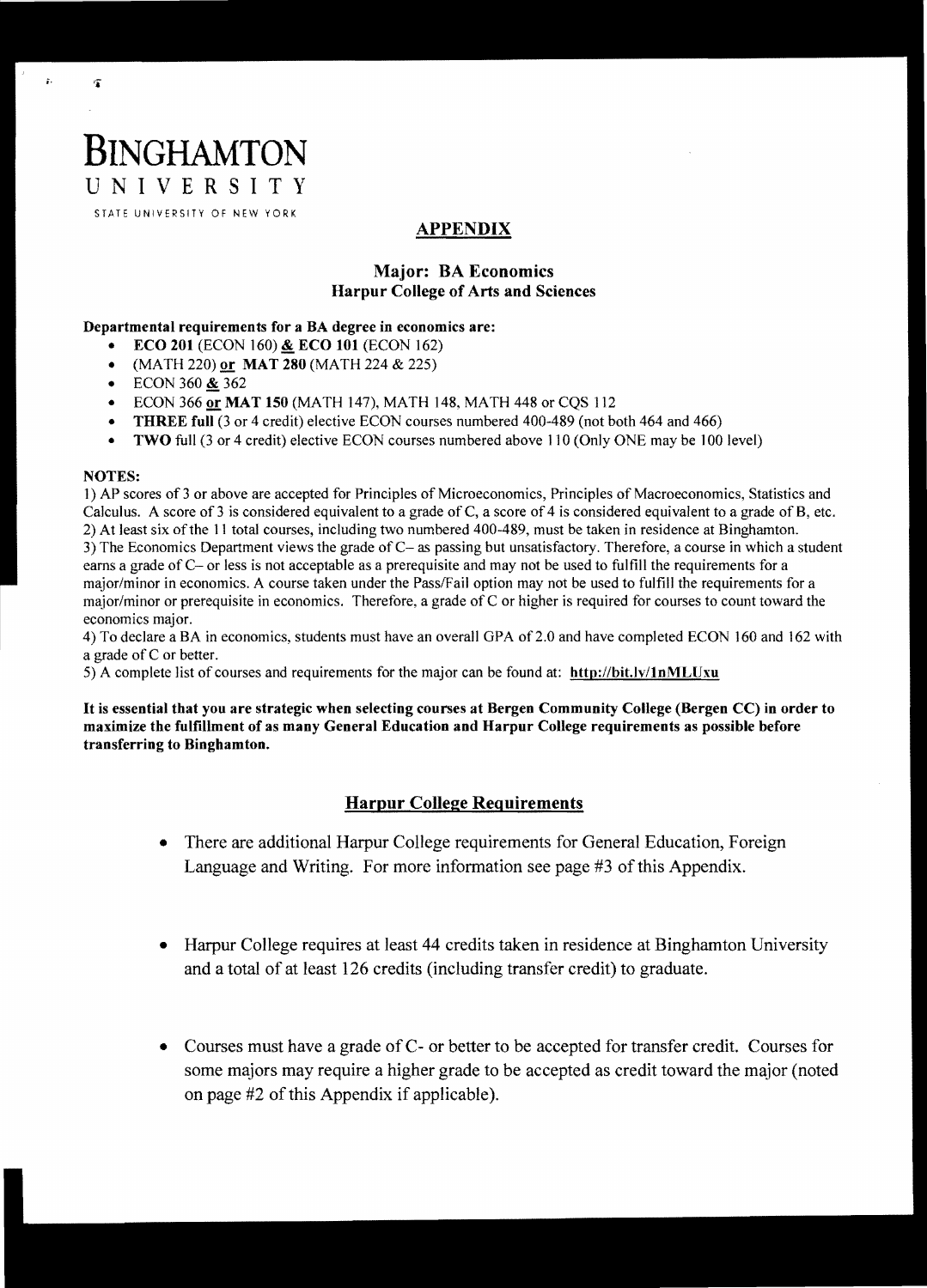Please Note: The schedule below is only one example of how the BA in Economics major can be completed in eight semesters. Your academic advisor or major advisor may recommend that you take courses in a different sequence based on credits earned previously.

## See specific important departmental information in the University Bulletin at: http://bit.ly/1nMLUxu

i

ż

The **BOLD** areas below indicate Bergen CC courses that fulfill BA Economics major requirements & the Binghamton equivalent course follows in ( )

| Year           | Fall                                                    | <b>Spring</b>                                 | <b>Key/Notes</b>                                                                                                      |
|----------------|---------------------------------------------------------|-----------------------------------------------|-----------------------------------------------------------------------------------------------------------------------|
|                | <b>Bergen CC</b><br>*# MAT 280 (MATH 224 & 225)         | <b>Bergen CC</b><br>*#MAT 150 (MATH147)       | *Fulfills major requirement<br># Requires a grade of "C" or better                                                    |
|                | + Gen Ed and other Binghamton<br>requirements           | + Gen Ed and other Binghamton<br>requirements | to count toward the major                                                                                             |
|                |                                                         |                                               | + All other courses taken should<br>fulfill Gen Ed, additional Foreign<br>Language and Harpur Writing<br>Requirements |
| $\overline{2}$ | <b>Bergen CC</b>                                        | <b>Bergen CC</b>                              | *Fulfills major requirement                                                                                           |
|                | *#ECO 201 (ECON 160 - requires a                        | *#ECO 101 (ECON 162 -                         |                                                                                                                       |
|                | grade of "C" or better)                                 | requires a grade of "C" or better)            | # Requires a grade of "C" or better                                                                                   |
|                |                                                         |                                               | to count toward the major                                                                                             |
|                | + Gen Ed and other Binghamton<br>requirements           | + Gen Ed and other Binghamton<br>requirements | + All other courses taken should                                                                                      |
|                |                                                         |                                               | fulfill Gen Ed, additional Foreign                                                                                    |
|                |                                                         |                                               | Language and Harpur Writing                                                                                           |
|                |                                                         |                                               | Requirements                                                                                                          |
| $\overline{3}$ | <b>Binghamton University</b>                            | <b>Binghamton University</b>                  | *Fulfills major requirement                                                                                           |
|                | Go to department to<br>٠                                | *#ECON 362                                    |                                                                                                                       |
|                | declare major                                           | *#(1) ECON elective numbered                  | # Requires a grade of "C" or better<br>to count toward the major                                                      |
|                | Meet with your major<br>$\bullet$<br>advisor and Harpur | 200 or above                                  |                                                                                                                       |
|                | advisor                                                 |                                               | $\sim$ Complete any Gen Ed, Harpur                                                                                    |
|                | *# ECON 360                                             |                                               | Writing and Harpur Language                                                                                           |
|                |                                                         | $\sim$ See comment in "Notes" section         | requirements not met at Bergen                                                                                        |
|                | *#(1) ECON elective numbered                            |                                               | CC                                                                                                                    |
|                | above 110 (only 1 may be 100 level)                     |                                               |                                                                                                                       |
|                | $\sim$ See comment in "Notes" section                   |                                               |                                                                                                                       |
| $\overline{4}$ | <b>Binghamton University</b>                            | <b>Binghamton University</b>                  | *Fulfills major requirement                                                                                           |
|                | *#(1) ECON elective numbered 400-                       | *#(2) ECON electives numbered                 |                                                                                                                       |
|                | 489 (not both 464 & 466)                                | 400-489 (not both 464 & 466)                  | # Requires a grade of "C" or better<br>to count toward the major                                                      |
|                | $\sim$ See comment in "Notes" section                   | $\sim$ See comment in "Notes" section         |                                                                                                                       |
|                |                                                         |                                               | $\sim$ Complete any Gen Ed, Harpur<br>Writing and Harpur Language                                                     |
|                |                                                         |                                               | requirements not met at Bergen<br>CC                                                                                  |

It is highly recommended that the Gen Ed Laboratory Science (L), Gen Ed Mathematics (M) and additional foreign language requirement be completed at Bergen CC before transferring to Binghamton (unless they will be fulfilled by courses required for the major that must be taken at Binghamton University)